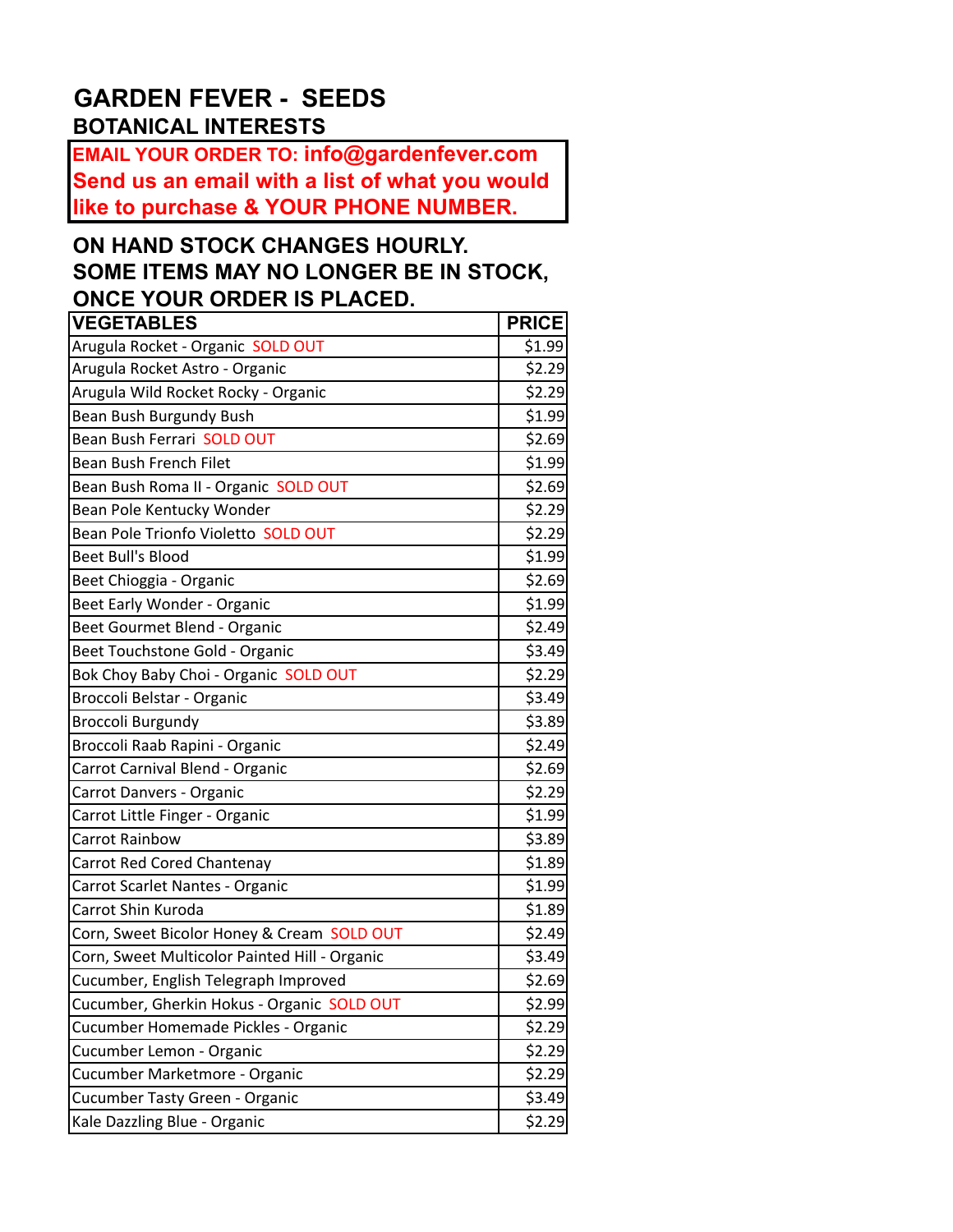| Kale Italian Nero Toscana - Organic                   | \$1.99 |
|-------------------------------------------------------|--------|
| Kale Premier Blend                                    | \$1.89 |
| Lettuce, Butterhead Buttercrunch - Organic            | \$2.49 |
| Lettuce, Leaf New Red Fire - Organic                  | \$2.99 |
| Lettuce, Leaf Red Sails - Organic                     | \$2.49 |
| Lettuce, Little Gem - Organic                         | \$2.49 |
| Lettuce, Mesclun Chef's Medley - Organic              | \$2.69 |
| Lettuce, Mesclun Farmer's Market                      | \$1.89 |
| Lettuce, Mesclun Gourmet Baby - Organic               | \$2.69 |
| Lettuce, Romaine Parris Island - Organic              | \$2.49 |
| Lettuce, Romaine Rouge d'Hiver - Organic              | \$2.49 |
| Mache Big Seeded                                      | \$1.89 |
| Mustard Mizuna - Organic                              | \$1.99 |
| Okra Red Burgundy                                     | \$1.89 |
| Onion, Bulb Red Cabernet - Organic                    | \$3.49 |
| Onion, Bunching White Lisbon - Organic                | \$2.49 |
| Onion, Shallot Zebrune                                | \$2.69 |
| Pea, Shelling Progress #9 - Organic                   | \$2.49 |
| Pea, Snap Sugar Daddy                                 | \$1.99 |
| Pea, Snap Sugar Snap - Organic                        | \$2.49 |
| Pea, Snow Oregon Sugar Pod II - Organic               | \$2.49 |
| Pepper, Chile Jalapeno Early - Organic SOLD OUT       | \$2.29 |
| Pepper, Chile Serrano                                 | \$1.89 |
| Pepper, Shishito - Organic SOLD OUT                   | \$2.69 |
| Pumpkin French Cinderella                             | \$2.99 |
| Pumpkin Jack O'Lantern                                | \$1.89 |
| Radicchio Palla Rossa Mavrik - Organic                | \$2.29 |
| Radish Cherry Belle - Organic                         | \$1.99 |
| Radish Easter Egg Blend - Organic                     | \$2.49 |
| Radish French Breakfast - Organic SOLD OUT            | \$1.99 |
| Radish Rudolf - Organic                               | \$2.29 |
| Radish Watermelon Mantanghong                         | \$2.69 |
| Spinach, Bloomsdale - Organic                         | \$2.49 |
| Squash, Summer Black Beauty                           | \$1.89 |
| Squash, Summer Costata Romanesco - Organic            | \$2.69 |
| Squash, Summer Early Straightneck - Organic SOLD OUT  | \$2.29 |
| Squash, Summer Scallop Blend                          | \$1.99 |
| Squash, Winter Delicata Honey Boat - Organic SOLD OUT | \$2.99 |
| Squash, Winter Sweet Meat                             | \$1.99 |
| Squash, Winter Waltham Butternut - Organic            | \$2.99 |
| Swiss Chard Five Color - Organic                      | \$2.69 |
| Tomato, Cherry Artisan Bumblebee - Organic SOLD OUT   | \$3.49 |
| Tomato, Cherry Sun Gold SOLD OUT                      | \$3.89 |
| <b>Turnip Market Express</b>                          | \$2.49 |
| <b>Watermelon Sugar Baby</b>                          | \$1.99 |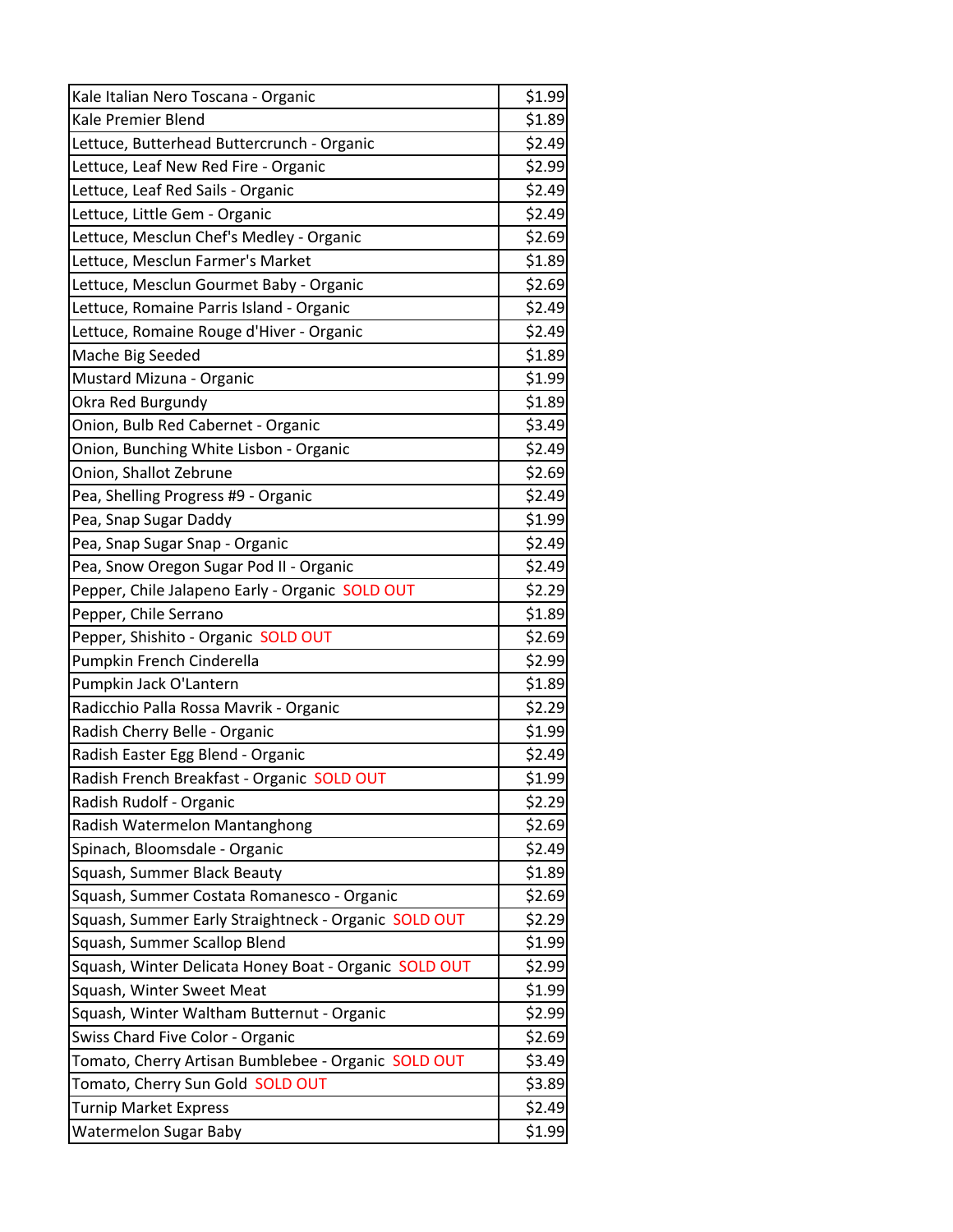| <b>HERBS</b>                                |        |
|---------------------------------------------|--------|
| Basil, Holy Tulsi - Organic SOLD OUT        | \$2.69 |
| Basil, Italian Genovese - Organic           | \$1.99 |
| Basil, Thai Sweet Thai - Organic            | \$1.99 |
| Borage - Organic SOLD OUT                   | \$2.49 |
| Cat Grass Mix - Organic                     | \$1.99 |
| Catnip - Organic                            | \$2.49 |
| Chives, Common - Organic                    | \$1.99 |
| Chives, Garlic                              | \$1.99 |
| Cilantro/Coriander, Long Standing - Organic | \$1.99 |
| <b>I</b> Mint                               | \$1.89 |
| Oregano, Common - Organic                   | \$2.29 |
| Parsley Flat Leaf - Organic                 | \$1.99 |
| Parsley Moss Curled - Organic               | \$2.29 |
| Rosemary                                    | \$1.99 |
| Shiso/Perilla Green & Red                   | \$1.99 |
| Thyme, English - Organic SOLD OUT           | \$2.29 |
| Wild Bergamot SOLD OUT                      | \$1.89 |
|                                             |        |
| <b>FLOWERS</b>                              |        |
| Alyssum, Sweet Oriental Nights              | \$1.99 |
| Alyssum, Sweet Tiny Tim                     | \$1.99 |
| Amaranth Burgundy - Organic                 | \$2.29 |
| Amaranth Love Lies Bleeding                 | \$1.89 |
| Ammi Dara SOLD OUT                          | \$3.89 |
| Ammi Green Mist                             | \$1.89 |
| Bachelor Button Black Magic SOLD OUT        | \$1.89 |
| <b>Bachelor Button Blue Boy</b>             | \$1.89 |
| Bee Balm Lambada SOLD OUT                   | \$2.49 |
| <b>Bells of Ireland</b>                     | \$1.99 |
| Black-Eyed Susan Cherokee Sunset SOLD OUT   | \$2.99 |
| Black-Eyed Susan Indian Summer SOLD OUT     | \$2.49 |
| <b>Black-Eyed Susan Vine</b>                | \$1.99 |
| Black-Eyed Susan Vine Spanish Eyes SOLD OUT | \$2.99 |
| Calendula Pacific Beauty Blend              | \$1.89 |
| Calendula Zeolights - Organic SOLD OUT      | \$2.69 |
| Chinese Lantern SOLD OUT                    | \$1.89 |
| Columbine McKana Giants Blend               | \$1.99 |
| Corn Ornamental Striped Japonica - Organic  | \$2.69 |
| Cosmos Diablo - Organic SOLD OUT            | \$2.69 |
| Cosmos Double Click Blend SOLD OUT          | \$2.99 |
| Cosmos Rubenza SOLD OUT                     | \$2.49 |
| Cosmos Sea Shells Blend - Organic           | \$2.69 |
| <b>Cosmos Sensation Blend - Organic</b>     | \$2.69 |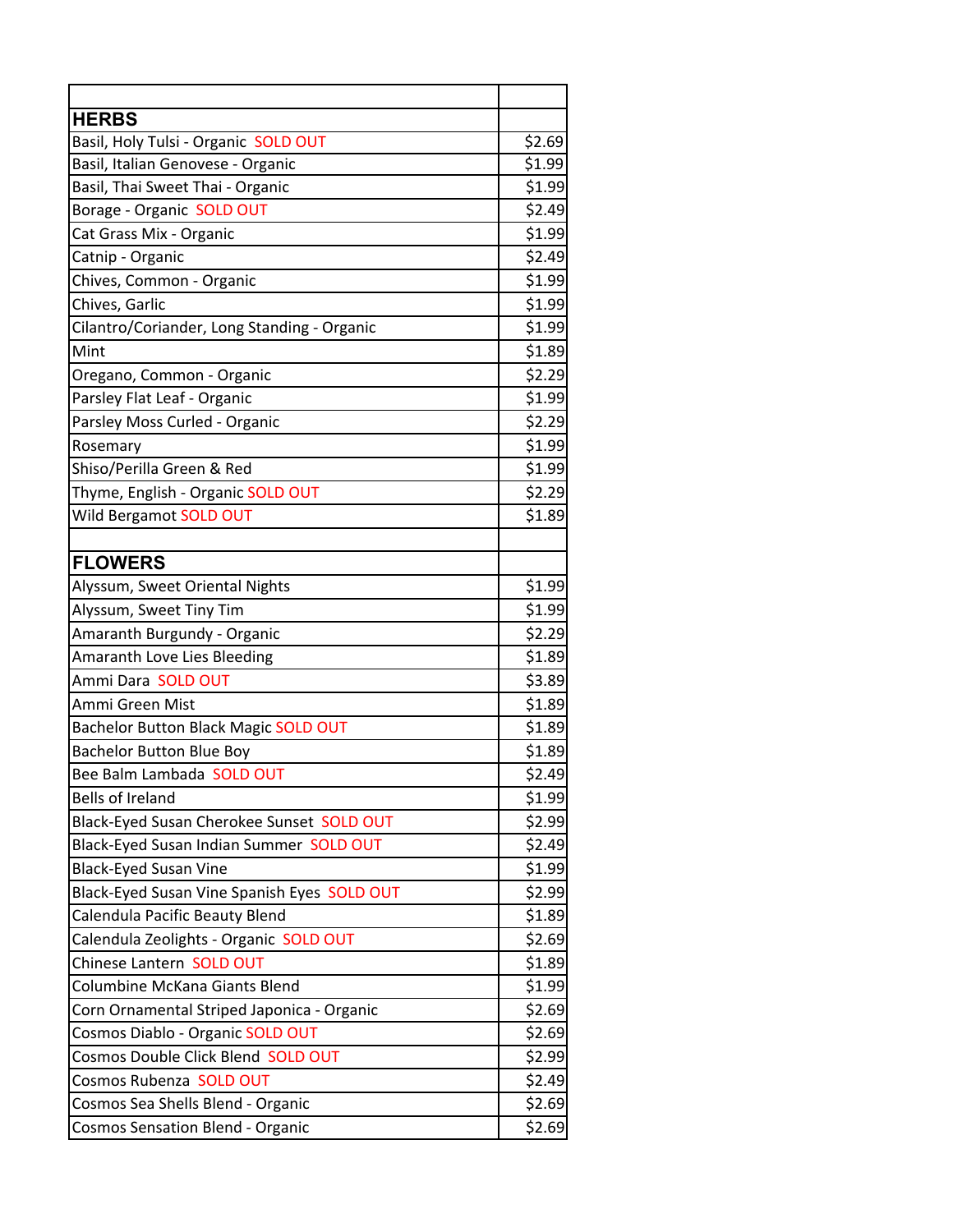| <b>Cosmos Xanthos</b>                                    | \$2.99 |
|----------------------------------------------------------|--------|
| Craspedia Drumstick Flower SOLD OUT                      | \$2.29 |
| Cup & Saucer Vine Blue Cathedral Bells                   | \$2.99 |
| Echinacea Purple Coneflower - Organic SOLD OUT           | \$1.99 |
| Echinacea White Swan SOLD OUT                            | \$2.69 |
| Forget-Me-Not Victoria Blue SOLD OUT                     | \$1.99 |
| <b>Foxglove Gloxiniflora Blend</b>                       | \$1.89 |
| Gomphrena QIS Fiery Sunrise Blend SOLD OUT               | \$2.99 |
| Hollyhock, The Watchman                                  | \$1.89 |
| Hyssop Anise - Organic                                   | \$2.29 |
| Lavender Dwarf Munstead - Organic                        | \$2.49 |
| Linaria Fairy Bouquet SOLD OUT                           | \$1.89 |
| Lobelia Trailing Cascade of Color                        | \$1.89 |
| Love-in-a-Mist African Bride                             | \$1.99 |
| Love-in-a-Mist Jekyll Blend - Organic                    | \$2.69 |
| Lupine Russell Blend SOLD OUT                            | \$1.99 |
| Marigold African Crackerjack - Organic                   | \$1.99 |
| Marigold French Red Metamorph - Organic                  | \$2.29 |
| Marigold Signet Gem Blend - Organic SOLD OUT             | \$1.99 |
| Marigold Signet Gem Lemon/Tangerine SOLD OUT             | \$1.89 |
| Milkweed, Butterfly Flower (Asclepias tuberosa) SOLD OUT | \$2.29 |
| Milkweed, Common - Organic SOLD OUT                      | \$2.69 |
| Milkweed Hello Yellow                                    | \$3.49 |
| Milkweed, Narrowleaf                                     | \$2.49 |
| Milkweed, Showy                                          | \$2.29 |
| Morning Glory Grandpa Otts                               | \$1.89 |
| Morning Glory Heavenly Blue                              | \$1.89 |
| Nasturtium Alaska Variegated SOLD OUT                    | \$1.89 |
| Nasturtium Black Velvet SOLD OUT                         | \$2.69 |
| Nasturtium Butterscotch SOLD OUT                         | \$2.69 |
| Nasturtium Cherry Rose Jewel SOLD OUT                    | \$1.99 |
| Nasturtium Fiesta Blend - Organic SOLD OUT               | \$2.49 |
| Nasturtium Jewel Blend SOLD OUT                          | \$1.99 |
| Nasturtium Mahogany SOLD OUT                             | \$2.49 |
| Nasturtium Peach Melba SOLD OUT                          | \$1.99 |
| Nasturtium Trailing Single Blend SOLD OUT                | \$1.89 |
| Orlaya White Lace                                        | \$2.69 |
| Poppy, Bread Black Swan                                  | \$1.89 |
| Poppy, Bread Hungarian Blue - Organic                    | \$2.49 |
| Poppy, Bread Lauren's Grape - Organic SOLD OUT           | \$2.29 |
| Poppy, California Mikado SOLD OUT                        | \$1.99 |
| Poppy, California Orange - Organic                       | \$2.69 |
| Poppy, California Spring Melody - Organic SOLD OUT       | \$2.49 |
| Poppy, Corn Amazing Grey SOLD OUT                        | \$2.29 |
| Poppy, Corn American Legion                              | \$1.89 |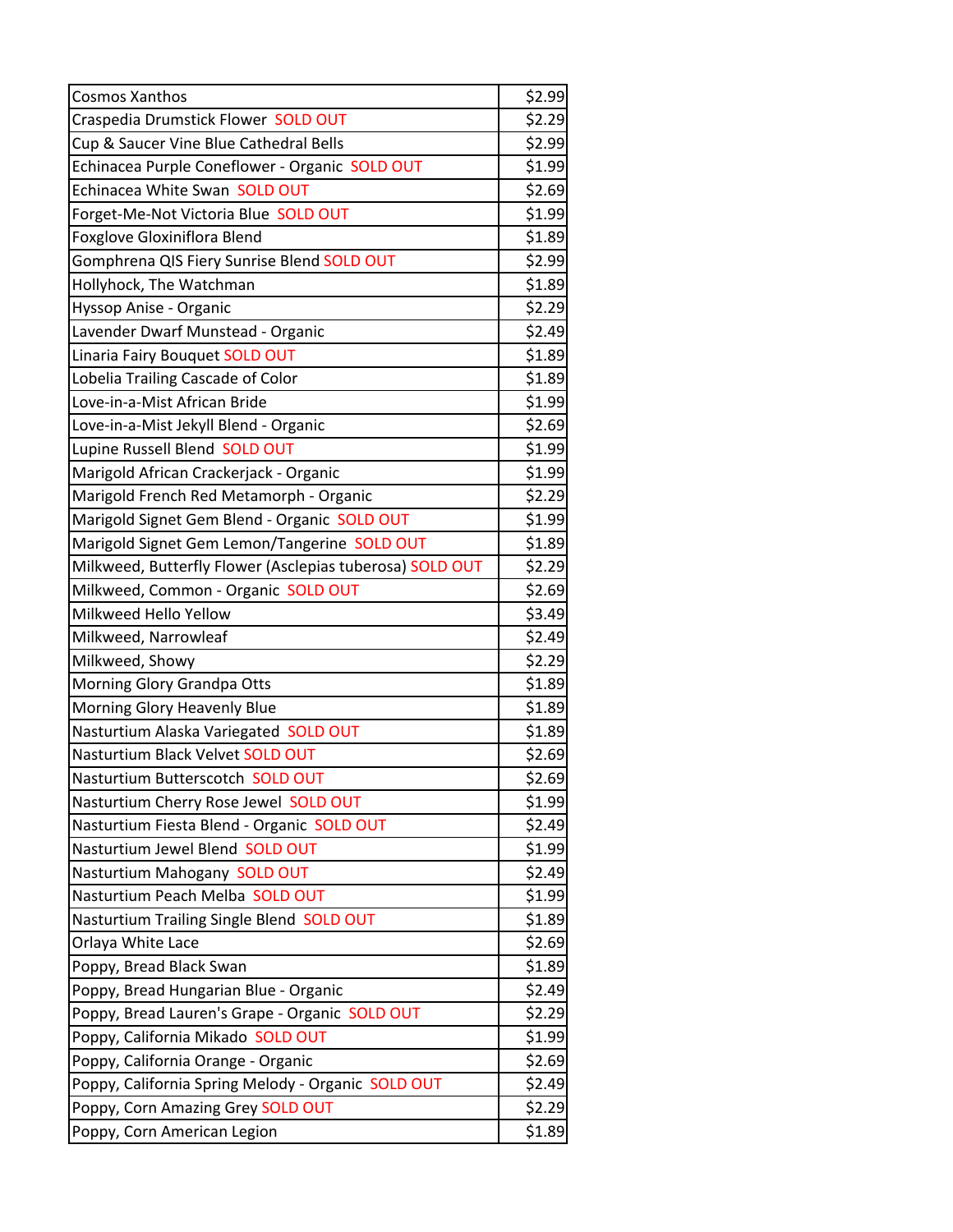| Poppy, Corn Shirley Single Blend SOLD OUT      | \$1.89 |
|------------------------------------------------|--------|
| Poppy, Oriental Brilliant SOLD OUT             | \$1.89 |
| Scabiosa Black Knight SOLD OUT                 | \$2.69 |
| Snapdragon, Tall Maximum Blend SOLD OUT        | \$1.89 |
| Statice, Russian                               | \$2.29 |
| Sunflower Dwarf Elves Blend - Organic SOLD OUT | \$2.69 |
| Sunflower Dwarf Sunspot - Organic SOLD OUT     | \$2.29 |
| Sunflower Dwarf Teddy Bear SOLD OUT            | \$1.89 |
| Sunflower Evening Sun - Organic SOLD OUT       | \$2.29 |
| Sunflower Heirloom Beauties - Organic          | \$2.29 |
| Sunflower Lemon Queen - Organic SOLD OUT       | \$2.29 |
| Sunflower Mammoth - Organic SOLD OUT           | \$2.69 |
| Sunflower Mexican Torch (Tithonia) - Organic   | \$1.99 |
| Sunflower Rouge Royale SOLD OUT                | \$3.49 |
| Sunflower Shock O Lat                          | \$3.49 |
| Sunflower Zohar - Organic SOLD OUT             | \$3.49 |
| Sweet Pea Early Multiflora Blend               | \$2.99 |
| Sweet Pea High Scent                           | \$2.99 |
| Sweet Pea Perfume Delight Blend SOLD OUT       | \$3.49 |
| Viola Corsican Violet SOLD OUT                 | \$2.29 |
| <b>Yarrow Colorado Blend</b>                   | \$1.89 |
| Zinnia Benary's Giant Blend                    | \$2.49 |
| Zinnia Cactus Flower Blend SOLD OUT            | \$2.29 |
| Zinnia California Giants SOLD OUT              | \$1.89 |
| Zinnia Cut & Come Again                        | \$1.89 |
| Zinnia Envy SOLD OUT                           | \$1.89 |
| Zinnia Giant Purple - Organic                  | \$2.49 |
| Zinnia Persian Carpet SOLD OUT                 | \$1.99 |
| Zinnia Thumbelina - Organic SOLD OUT           | \$2.69 |
|                                                |        |
| <b>LARGE PACKETS</b>                           |        |
| Arugula Rocket - Organic                       | \$3.99 |
| Bean, Fava Windsor                             | \$3.29 |
| Carrot Danvers - Organic SOLD OUT              | \$4.59 |
| Kale Premier Blend                             | \$3.99 |
| Lettuce, Mesclun Chef's Choice                 | \$3.99 |
| Lettuce, Mesclun Farmer's Market               | \$3.99 |
| Lettuce, Mesclun Gourmet Baby - Organic        | \$4.99 |
| Pea, Sugar Snap - Organic                      | \$4.99 |
| Spinach Bloomsdale - Organic                   | \$4.59 |
|                                                |        |
| Basil Italian Genovese - Organic               | \$3.99 |
| Basil Six Basil Blend - Organic SOLD OUT       | \$4.99 |
| Cat Grass Mix - Organic                        | \$3.99 |
| Cilantro/Coriander, Long Standing - Organic    | \$3.99 |